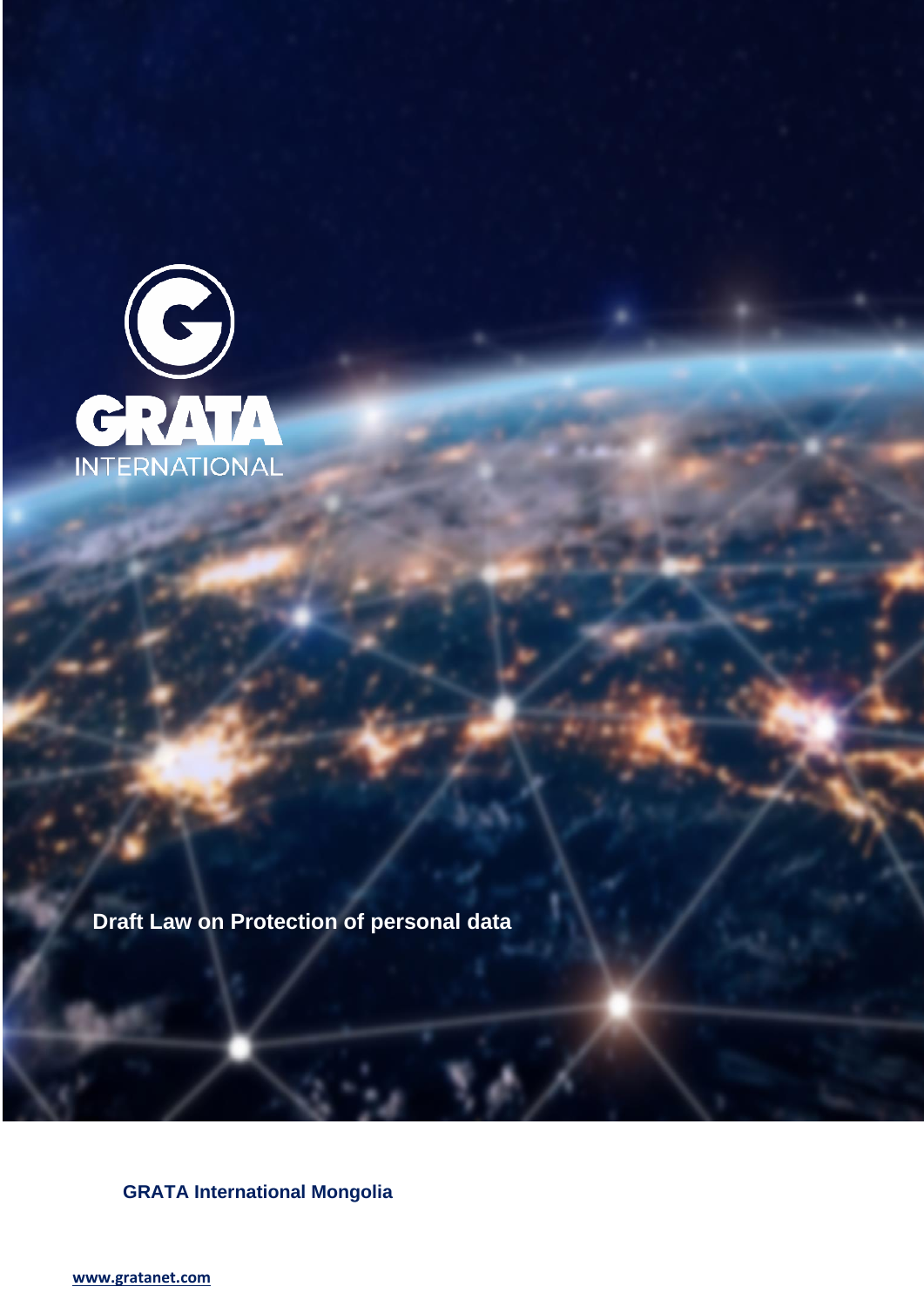

## **Draft law on Protection of Personal Data**

The Law of Mongolia on Personal Privacy which approved in 1995 has a general regulation that individuals protect their privacy and determine their confidentiality themselves, therefore it needed an urgent renewal in order to meet requirements of rapidly evolving technology. Under Article 4.1.2 of the "Governance Policy" of the "Action Plan of the Government of Mongolia for 2020-2021" approved by the Appendix of the Resolution No 24 of the Parliament of Mongolia in 2020 stated that forming the legal environment which respects human rights, supports e-government and regulates the technological security and appropriate relations and under Article 4.1.6 of such Government policy stated that strengthens information security systems and enhances the capacity which ensured the integrity, confidentiality and accessibility of information of the government, citizen and legal entity, which protects the national interest. Within the framework of this action plan, the draft law on the Protection of personal data is in the process of being approved and we are providing an overview of highlighted regulations included in this draft law to you.

The draft law has a total of 8 chapters and 29 articles and its purpose is to regulate the relations in regards with collection, process, and use of personal data and ensure its security. Within the framework of specific regulations:

- 1. This law defines the new terms such as personal data, personal sensitive data, collection of personal data, process of personal data, use of personal data, owner of the data, data provider, genetic data, biometric data, health data and electronic identifier.
- 2. The data provider shall collect a data with the written consent of the owner of the data and shall introduce the following pre-conditions and obtain permission from the data owner:
	- Justification and purpose of data collection;
	- Name of the data provider, if a legal entity, given name and contact information;
	- List of data to be processed;
	- Data processing and storage time;
	- Whether to disclose data;
	- Whether to transfer data to others;
	- Terms of permission revocation.

Government agencies, individuals or legal entities may be authorized persons who collect, process and use information, however, there are clear regulations for collecting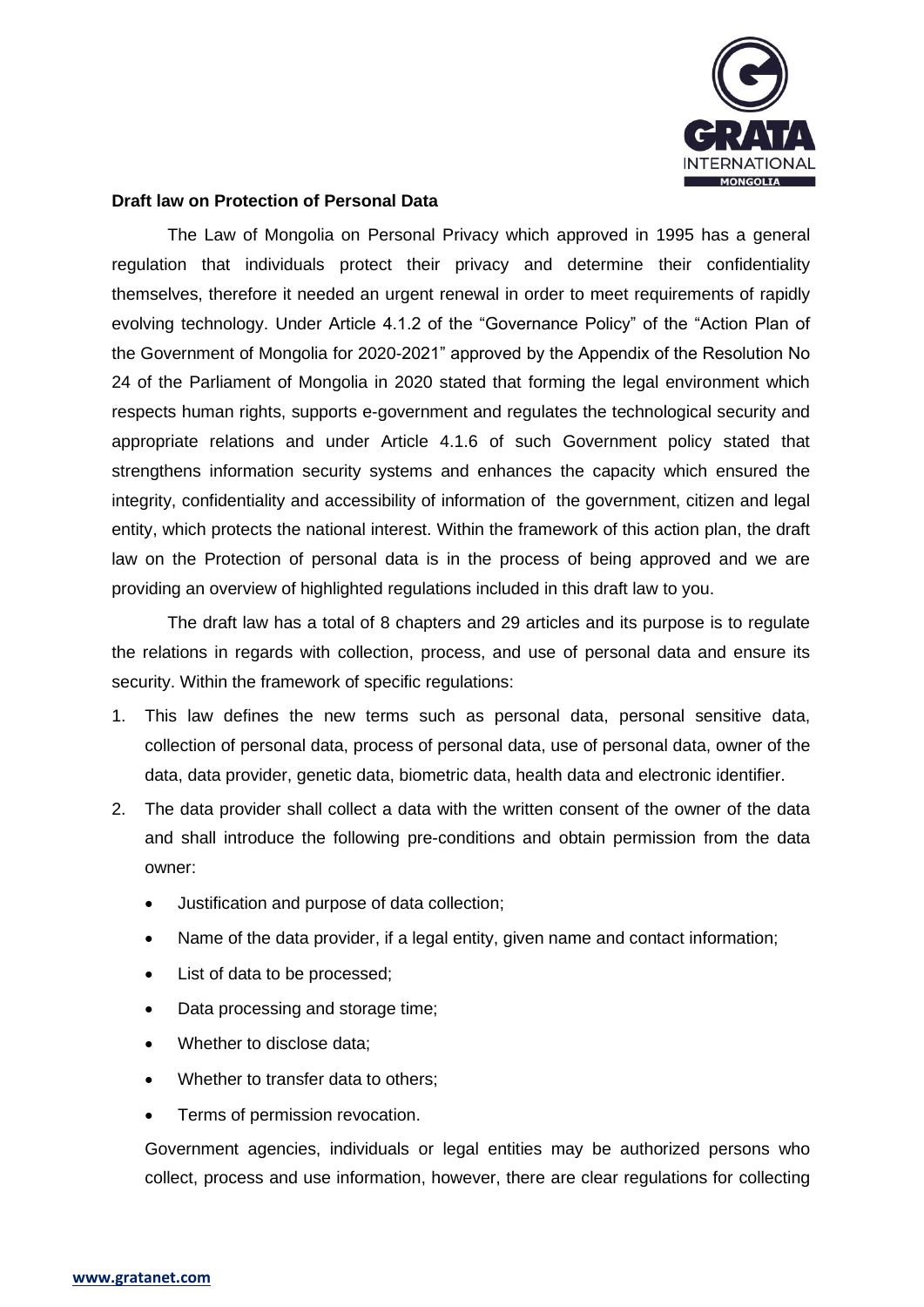

and processing information. For instance, the legal entity shall collect, process and use information in the following cases:

- If required by law;
- To conclude a contract with an individual, to exercise his/her rights and fulfill his/her obligations in accordance with the concluded contract;
- Disclosed by the data owner or in accordance with the law;
- To prepare the statistic data and conduct research that makes impossible to identify individuals;
- With the consent of the data owner.

Moreover, the criteria were set for collecting, processing and using the personal sensitive data, biometric data, historical and scientific research, statistical information, and for media purposes.

- 3. The rights and obligations of the data owner are regulated separately in Chapter 3, for example, the data owner has a right to know whether his/her collected, processed, or used the relevant information, being deleted his/her information, to protect his/her rights and freedoms if rights and freedoms of the data owner are violated and being indemnified the damage and non-material damage caused by others illegally, etc.
- 4. The new regulations have been introduced on data providers and data processors, which are not regulated by the current law and their responsibilities have been regulated in detail. Moreover, the data provider may transfer its obligation to collect, process the data to the data processor on the basis of the contract. If the data processor has breached its duty, direction, and assignment given by the data provider, the data provider shall not be released from his/her duties and responsibilities obliged to the data owner. The data provider does not transfer its obligation to collect, process the data to the data processor on the basis of the contract, the data provider shall be responsible for collecting, processing and using the data.
- 5. Within the framework of data protection activities, the data providers and data processors shall undertake structural and technical measures in order to ensure the data security. In addition, the data provider shall notify any of the following cases to the data owner :
	- Used personal sensitive data;
	- Data transferred a third party by justification and purposes other than processing the